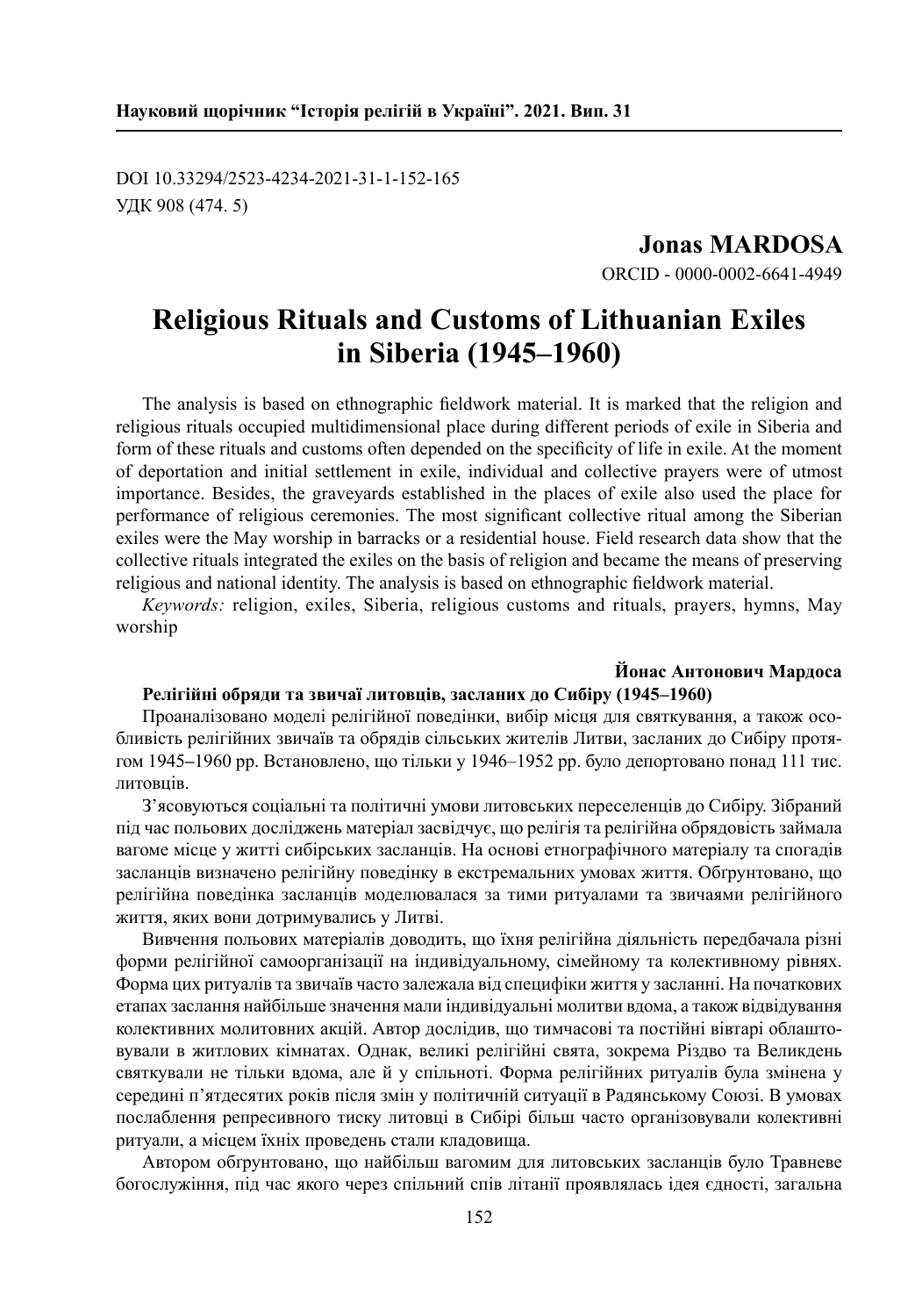функція інтеграції та спілкування. Травневе богослужіння допомогло зберегти духовний зв'язок із загубленою рідною землею і стало однією з форм протистояння радянському атеїзму та режиму.

*Ключові слова:* релігія, заслання, Сибір, релігійні звичаї та ритуали, молитви, гімни, травневе богослужіння

**The problem formulation**. After the occupation of Lithuania by the Soviet Union, over 111 thousand inhabitants were deported from Lithuania in 1946–1952 [4, p. 330; 10, p. 302]. It was residents of provinces and towns mostly who found themselves in Siberia. These people differentiated in particular religiousness in their native country till the middle of the 20th century. It is not surprising, that in exile Lithuanians used to support and even gave prominence to various forms of a religious activity performed in Lithuania. They existed till the end of the fifties of the 20th century when the majority of exiles returned to Lithuania after the changes in the political system in the Soviet Union (the majority of these people returned to Lithuania until 1960). Thus, religious behaviour, religious rituals and customs in extreme conditions may be revealed via the analysis of the narratives about the religious activity of Lithuanian countrymen who were exiled to Siberia after World War II.

The article has no aim to cover the entire behaviour of the exiles. Besides, it is not always possible to ascertain its contents and the forms of expression. The particularity of life in exile was different in time and space; it also depended on natural and geographical environment. Furthermore, the viewpoint of the representatives of local government to the exiles was different. Sometimes the exiles used to lead an isolated way of life, thus, their religious life distinguished in individuality. The tasks of the author are also complicated by the fact that there have not been thorough researches carried out in the issue topical not only by its ethnological approach. Also materials was not accumulated during the Soviet period because of ideological and political reasons. In general, an opportunity to examine the exiles and the life of deportees as well appeared at the end of the eighties of the 20th century only.

**Analysis of recent research and publications.** After the revival of independence this topic was widely analysed in Lithuania, in this time was published reminiscences of the exiles. However, the main line combining all researches and reminiscences published in books is that of the analysis of the exile, daily life and working conditions in exile as well as the disclosure of the perpetual tragic destiny of the deportees (11, p. 60). To be more precise, a broader analysis of social, cultural and religious life is missing. The works of historians do not reflect these life aspects of the exiles. Consequently, the works analysing calendar, family, etc. celebrations, rituals and customs in exile do not exist. The fact is that religious behaviour in the reminiscences of exile is revealed incidentally and only in a some books published in post-soviet time we can find few materials about religious rituals and customs in exile in Siberia [3; 7, p. 316–318; 8; 22 etc.]. Article is presentation will focus on the present research is focused on the exile period narratives and based on the published sources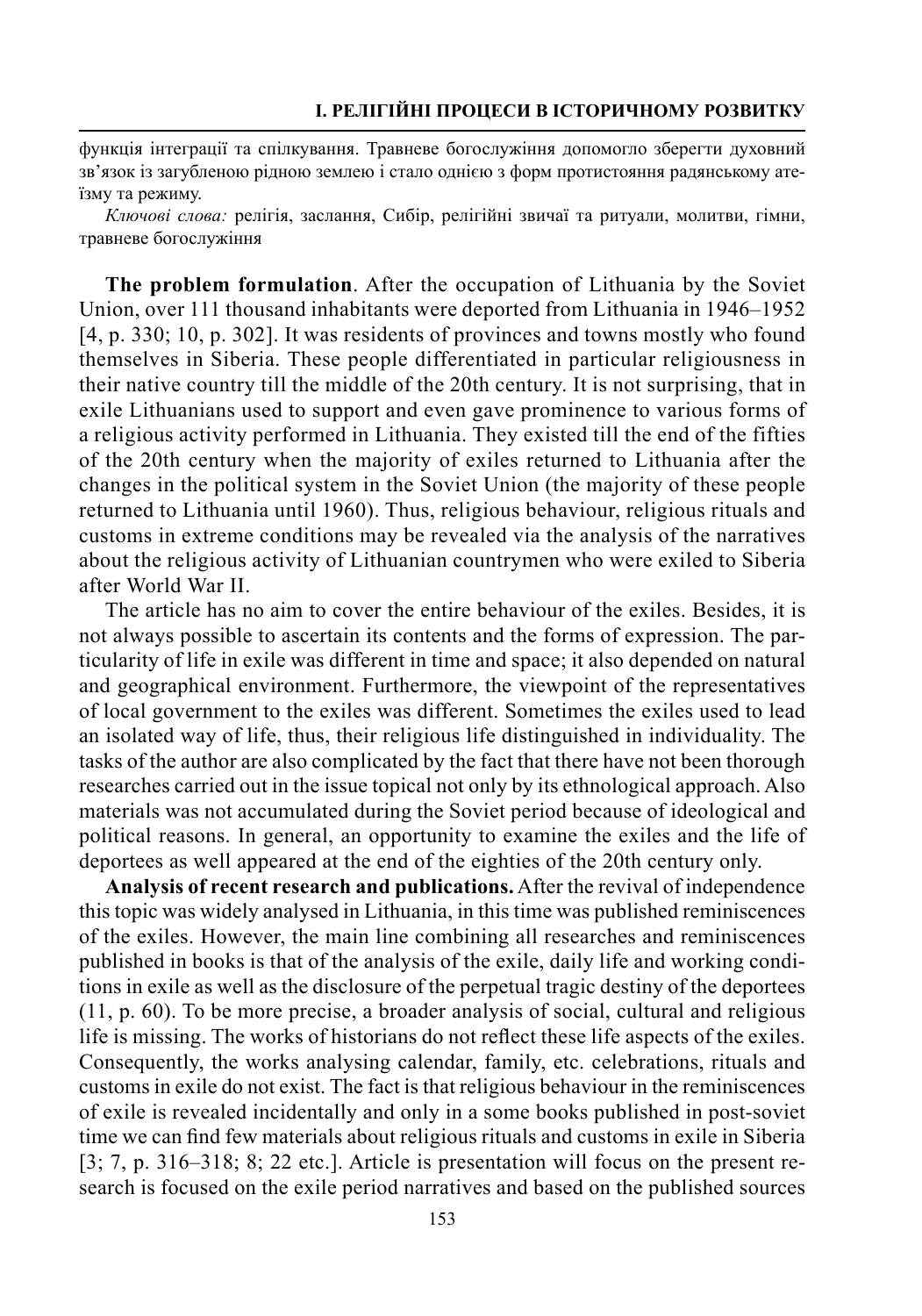and fieldwork materials. Article will focus on study the exile period narratives told elderly peoples who participated in various religious activities in exile.

Ethnographical field research is a rather significant method which may be helpful in getting closer to the life of Lithuanians in Siberia has been started too late. After the revival of independence Vacys Milius first formed a minor questionnaire, who later published [16, p. 159–160] for compiling ethnographical material about spiritual life of state prisoners and deportees. With this questionnaire, author of article, with the students from the Lithuanian University of Ecological Sciences interviewed the ex-deportees. Having recorded авоuт forty narrations of exiles and valuable factual material has been compiled. The data of the ethnographical survey of Lithuania's inhabitants having lived in exile in Siberia have revealed also people's religious rituals and customs in extreme conditions and its development in time. Part of these data became the basis for the first articles in conference materials [2, c. 125–130; 13, p. 151–160; 14, p. 363–377].

The **object** of the article is peculiarities at the religious rituals and customs at Lithuanian exiles in Siberia in 1945–1960. The **aim** is to determine the religious behaviour in the extreme living conditions on the grounds of the ethnographical material and publicised reminiscences of the exiles. The **tasks** are: the reveal content оf prayers and the role of religious songs during the exile; analys of communal rituals, the choice of the place for celebrations as well as the customs of rituals; the relationship of religious behaviour with religious rituals and customs in Lithuania will also be revealed; furthermore, religious, social and political meaning of the rituals in exile will be determined.

## **Presentation of the main research material**

**Forms of religious rituals and customs.** Religion, the religiosity of everyday life, the system of religious symbols, the values represented by religion/denomination have the symbolic power the shape communities [5, p. 19]. However, during the exile and at the start of the life in exile individual and family type religious actions appeared to be of major importance. This was determined by the peculiarities of the conditions in exile as well as by the initial stage of life in Siberia. In general, people were carried not only by trains but also by sea and other transport for months till they reached the place of exile and imprisonment. People who were exiled were met with hostility because of their treatment as "public enemies" by the Soviet propaganda. Accordingly, an individual appeal to God for help was people's natural reaction to the situation and it was typical form behaviour of deportees. The new form of religious rituals we can find in the middle of the fifties after the changes in the political situation in the Soviet Union. Frequently hence religious rituals were organised collectively and in public.

According to the survey material of the exile, various forms of prayers were practised in echelons. People used to pray both individually and in families, and hymns were sung collectively. In narratives one informant recalled how deportees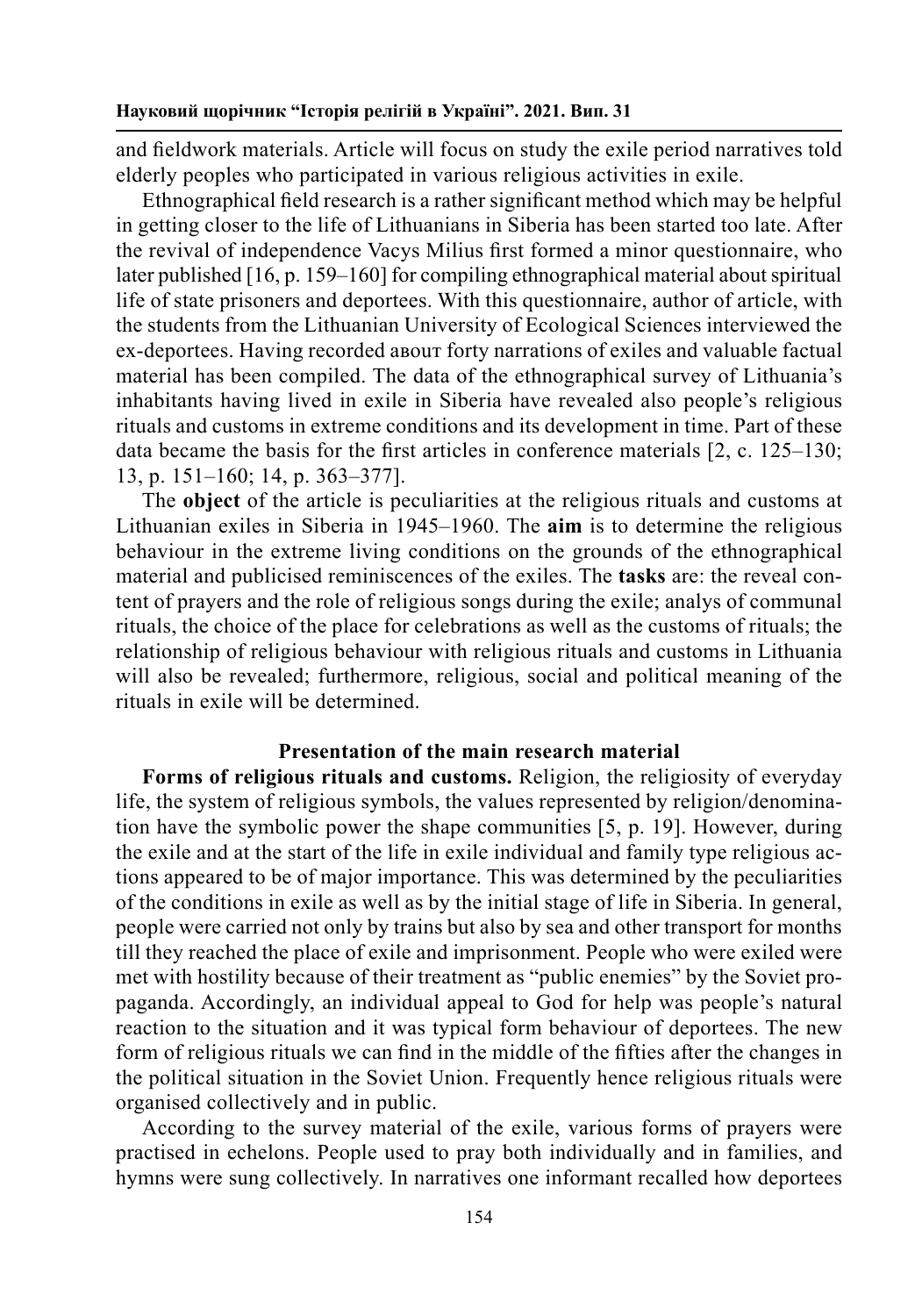## **І. Релігійні процеси в історичному розвитку**

were detained in Kaunas: "We would approach a tall wooden fence and listen to the hymns. The guards would drive us away. We found out that those people were being taken to the train station. There they were squeezed into livestock boxcars and deported to Siberia. Today, when I hear the hymn "Maria, Maria" I remember those miserable people". The tragedy of the situation is visually rendered by the following description of the journey on a train: "[…] As if herrings pressed in a container and gasping for air we would sing sacred hymns, the mournful melody of which reminded the last offices" [15, p. 25]. People even managed to conform to liturgical calendar. We see, for example, that in autumn and spring, when special religious rituals were performed in native provinces, deportees used to sing ritual hymns of this period on the trains or, for instance, in autumn they would tell their rosary.

The relation with religion was upheld by religious symbols, such as sacred paintings, crosses. A citizen of Vilnius, born in 1940, has kept hold of her childhood sacred paintings even in Siberian exile. An important religious relic was scapulars that were still popular in the forties of the 20th century. Despite the fact that this symbol of individual religiousness in a sense of folk devotion was less significant, scapulars still witnessed subordination to the Catholic Church and nationality. Accordingly, a 66-year-old Jadvyga from Kaunas tells that in the wartime her mother made her Jewish friend a present of her own scapulars when she ran away from ghetto to hide in the village: "I remember how my mum dressed her in folk clothes of a dead grandma and told her to pretend being a deaf-mute, and if she saw a German, she had to show scapulars on her neck". These individual symbols were precious. Thus, almost every deportee and preserved them. In case of the absence of a prayer-book brought from home, they were also made on the spot. An example may be a prayerbook written on the sheets of cement bags. It was made by prelate Stanislovas Kiškis, an ex-prisoner, spiritual father and patron of the exiles in Siberia in 1951. It is known that state prisoners would make rosaries from bread.

The extreme surroundings inspired to cherish various forms of religious activity and special atmosphere was created for this aim in the place of exile. The scheme of rituals and customs corresponded to religious rituals of Lithuanian province but it was adjusted by specific conditions of political and ideological exile. The major place for rituals was the living-space of deportees and religious corners fitted behind the table. Such corners were present in Lithuania as well. However, in Lithuania sacred paintings and crosses on the shelf in the corner of a living-space, candles as well as sanctified attributes made an illusion of the altar only, whereas altars outfitted in Siberian barracks and dwellings became a symbol of a church altar or even a its substitute. Photographs, which have remained till present, prove that children were baptised, people wedded, etc. at such altars. Crosses for altars were usually made by exiles themselves, even by those who did not take an active part in religious activities (Albina, born in 1933 and exiled to Kazakhstan, Kostaney province in 1952). Exiles that were skilled at woodwork would make sculptures of Saint Mary and Christ for altars (a woman exiled to Tomsk province, Kirov district). Altars in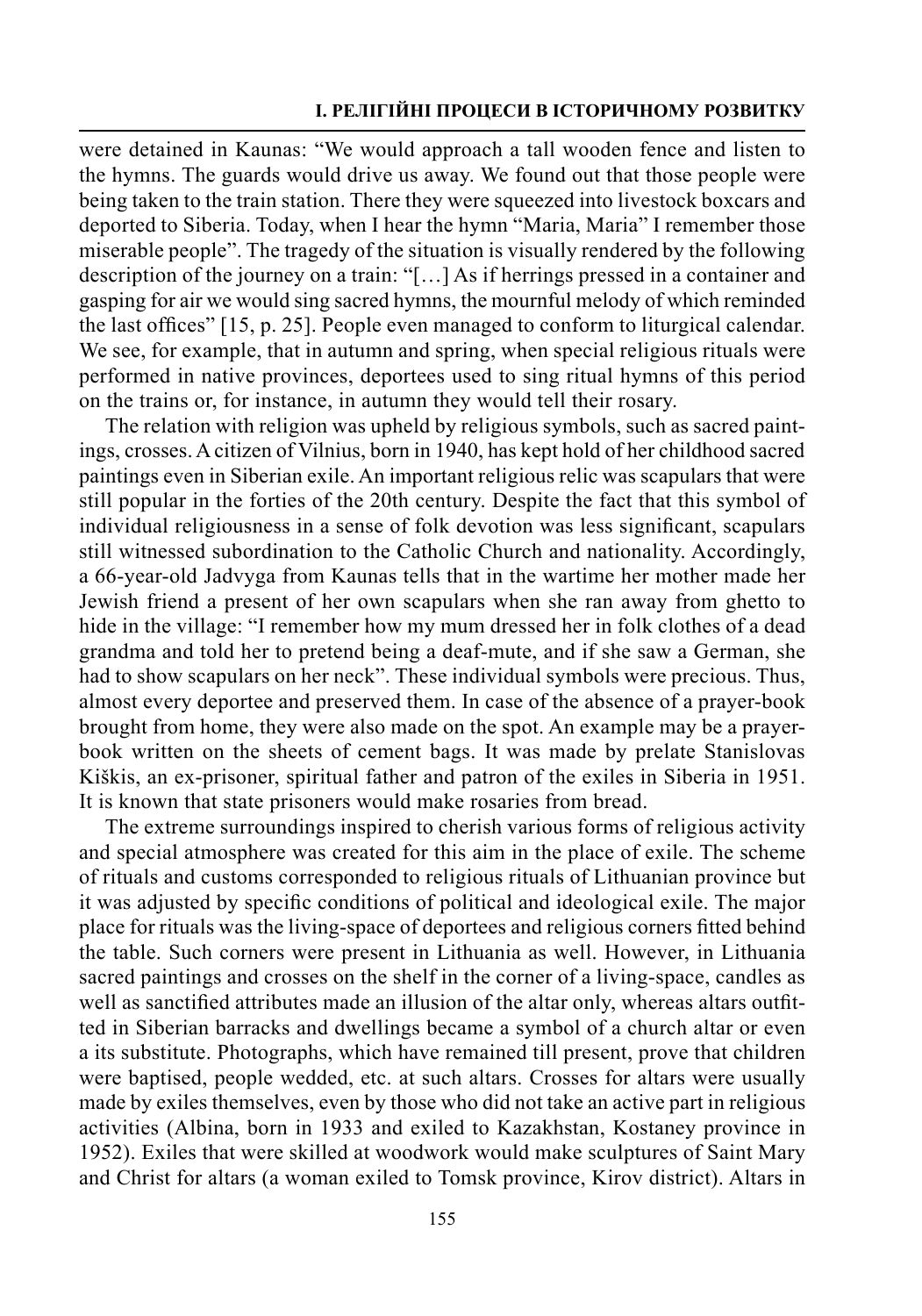Siberia became first of all a place of family prayers for Lithuanians, and on Sundays they served as a place for communal prayers. It was prayers and hymns that were of major importance during the exile itself and in the initial period of exile. Therefore, despite the fact that religious actions were forbidden, prayers and hymns were possible in domestic environment individually or together with family members.

Small altars were especially important in those barracks where several Lithuanian families would get together. For instance, Lithuanians exiled to Abansk city, Krasnoyarsk region, in 1949 were distributed into different groups, the so called brigades. One of them consisted of Tartars, Russians and 13–14 Lithuanian families. During Advent period the latter used to meet secretly and at sacred religious corners sing the "Mountains" (i.e. a specific hymn of Žemaitija region, Western Lithuania, intended for visiting the chapels of the Route of Christ's suffering present there) and other hymns. On Sundays during the Lent period they would sing "The Routes of Christ" (Krasnoyarsk region, Mansk district). According to the deportee exiled to Krasnoyarsk region, Motigin district, in 1949, exiles gathered in the living-space of any deportee and said prayers on a their rosary at the fitted altar in October and sang the hymn "Let Us All Fall on Our Knees", "Maria Maria". This ritual was based on the tradition of devotion periods in Lithuania. It is interesting that deportees would relocate peculiarities of devotion in Lithuania to the place of exile, for instance, singing the "Mountains" mentioned above, other religious hymns of Advent period typical to south-eastern Lithuania [14, p. 367].

In rituals alongside with other hymns, litany of All Saints was also sung. Add to this, an interesting way to sing the "Litany of the Love of God" has been recorded. This hymn is known from the rituals of Cross Days, which were performed before the Ascension Day, when people used to come at crosses for three days and pray for God's help in bad weather or at risk of a disaster [12, p. 99–100]. Having found themselves in extreme conditions in Siberia deportees also appealed to God in the following way: Lord King of Abraham, Bestow us freedom and stave off the enemy, etc. (Komi-Perm province, Verkuchi). This chant was sung even when people were being taken to Siberia. To be more precise, a respondent remembers how she asked others to help to sing this hymn when the echelon stopped for three days on the way to Siberia in 1945. According to the narrator, the chant had to be sung three times, i.e. in the same way as people used to sing it three days in turn while visiting crosses in the village during the Cross Days. The deportees did not succeed in that as a guard came, interrupted the singing and made everyone stay in a livestock boxcar. The transfer of a hymn against disasters and evil to the horror of the exile moment and the exile itself signified that people treated the policy of the Soviet authorities as a disaster for our nation [14, p. 372].

Religion and various national and patriotic actions, religious hymns were important to the exiles. No doubt, communal meetings might also cause a danger. It depended on the time of the exile, because a close watch was kept on the deportees at first. Gražina, who was exiled from Rokiškis to Krasnoyarsk region, remembers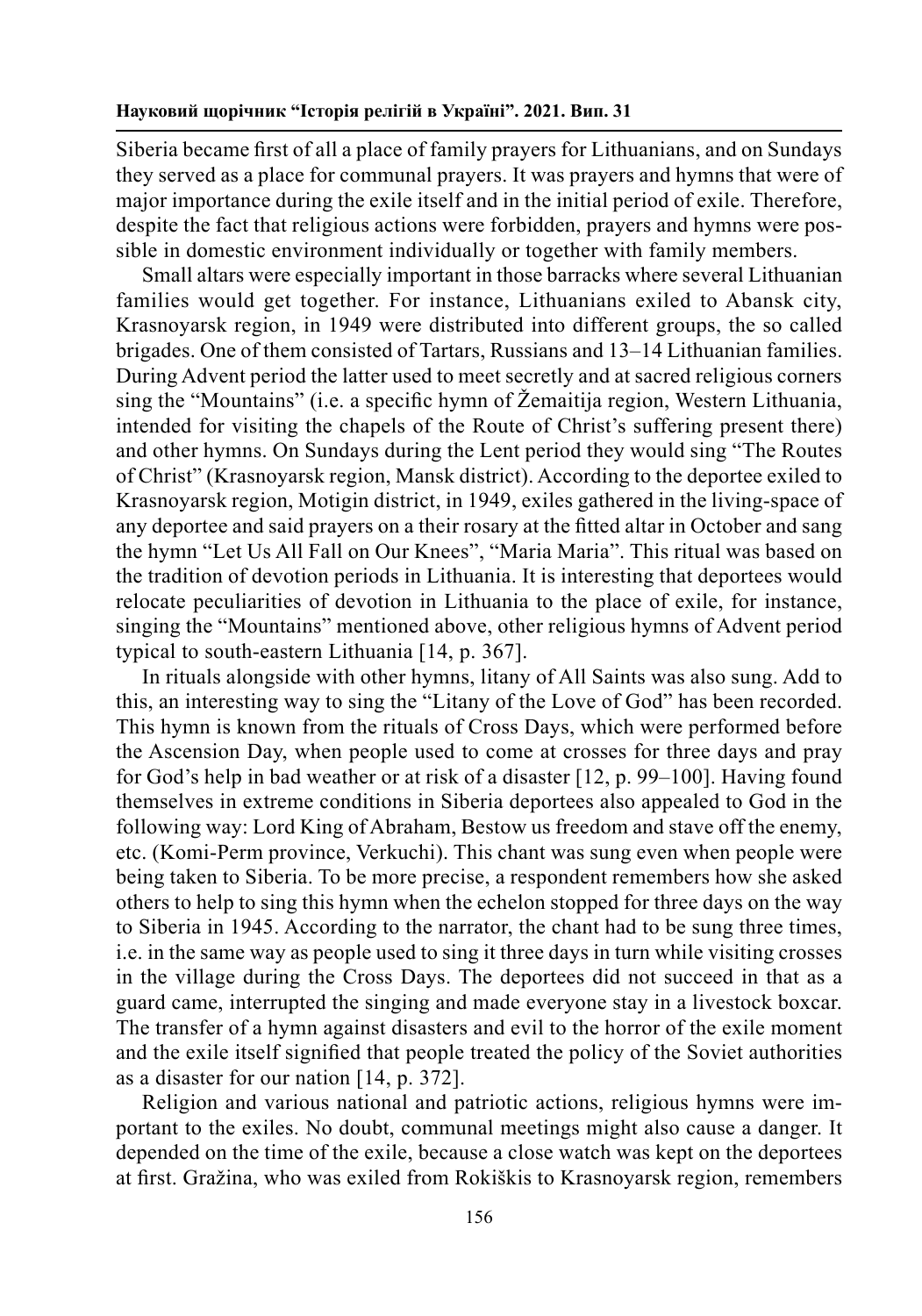that her father was arrested, impeached of anti-Soviet propaganda and imprisoned for singing the litany of Virgin Mary, etc. at home. Add to this, an exile from Zima town, Irkutsk district, was taken nowhere for the propagation of religion [23, p. 123]. Hence, religious hymns sung in a strange language at home were treated as anti-Soviet ones by Soviet agents though the hymns did not address the authorities directly. On the other hand, this policy was not targeted at the exiles only. The research of folk religion carried out in the Soviet Union proves that due to an aggressive atheistic state policy, religious activity did not exist there, in fact [20, p. 132].

In addition, some narratives of the exiles reveal that local people of an older generation were devotional. However, they were not able to show their beliefs. Accordingly, after the destruction of Orthodox churches, they had nowhere to pray (Irkutsk district). Indeed, any religious manifestation was regarded as an action against the system in the state based on atheism. Folk songs seemed suspicious, which included patriotic ones, in fact. As a result, spies and exiles who collaborated with the Committee for State Security would inform the authorities about such songs. Even in 1954 an agent of the Committee for State Security informed that the song called "Lithuanian, aren't you sorry for Lithuanian songs", etc. was sung on the name-day of a deportee. The report was commented in the way that the couplets make it clear that "the songs, which are not sung by Soviet Lithuanians in Lithuania, are also preferable there" [21, p. 757]. On the other hand, religiousness and prayers helped to survive and improve the relationship with local Russians. For instance, a woman exiled to Irkutsk district in 1951 tells that "Lithuanians sang the hymn "Hail, Though Long-expected Jesus" on the train to work on Christmas morning. People of other nationalities, i.e. Polish, Ukrainians, also accompanied them. Watching the exiles sing Russians took off their hats and congratulated on the deportees". Consequently, religiousness and spirituality of Lithuanians stopped the mistrust and the altitude towards the exiles changed since then. In this way religious and national identity can become intertwined.

**Calendar religious festivals in Siberia.** Exiles used to celebrate calendar religious festivals, Christmas and Easter especially, in domestic surroundings. The way these festivals were celebrated was different from that in Lithuania. Apart from a family character, they also possessed a communal one. At first the exiles would pray only on Christmas Eve. Later on, some of them would get Christmas wafers and share with other Lithuanians. The exiles aimed to cherish Lithuanian traditions on Christmas Eve, paying special attention to the meaning of symbols. In case of Christmas Eve any traditional dishes of Christmas Eve were symbolic, such as mushroom dishes, poppy seeds, herring, *kūčiukai* (traditional Lithuanian dish served on Christmas Eve). Children were "visited" by Father Christmas at night (in the Soviet Union there was Santa Claus on New Year's Day). However, people's religious behaviour in Siberia was influenced by the Soviet priority to celebrate Soviet festivals only. "On Christmas Eve I kept watch in the hospital, so we had Christmas Eve dinner on Christmas Day. I did it for my children. I wanted them to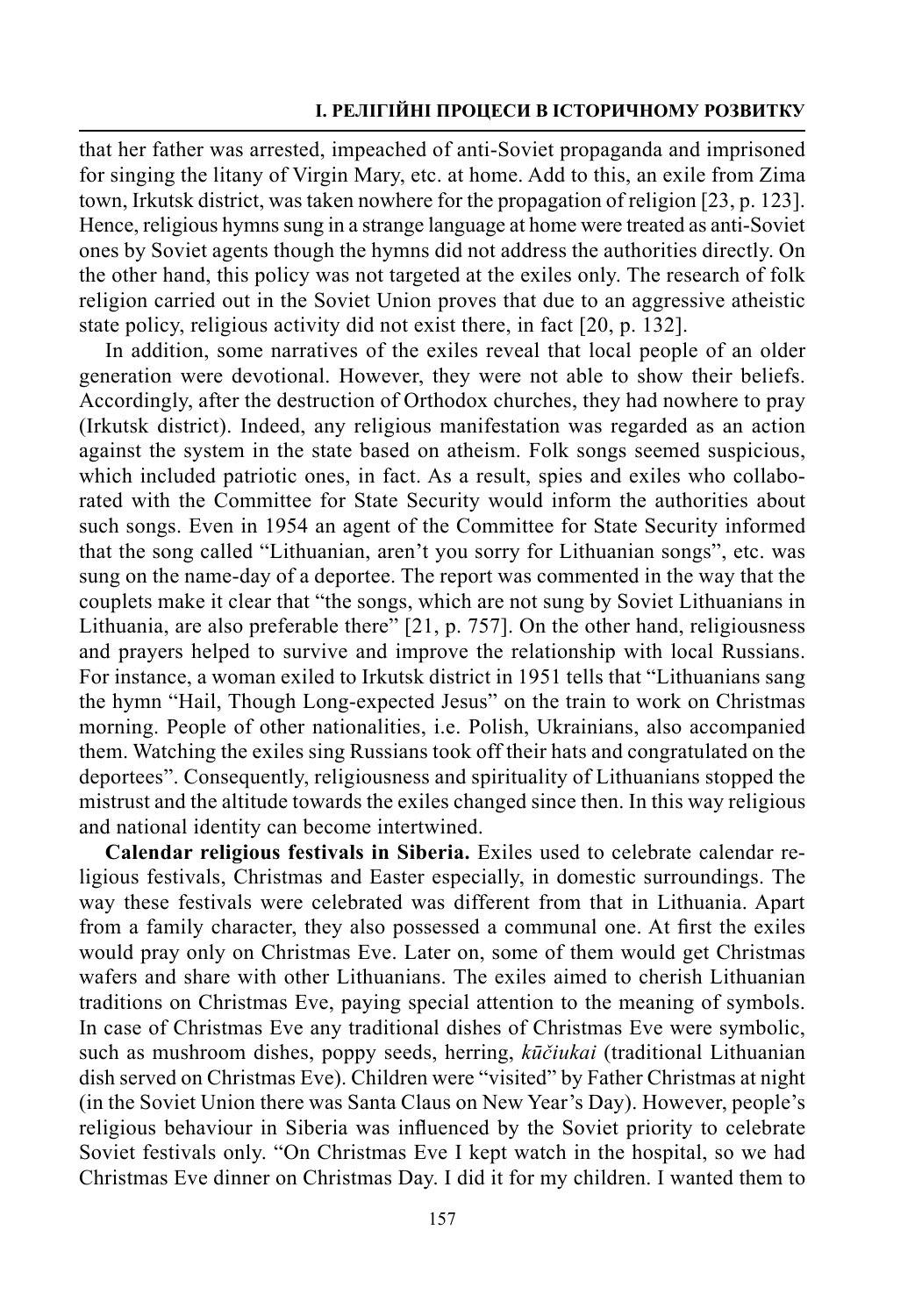remember Christmas Eve, and the date was not important to them" [3, p. 175]. It is a very informative quotation. What this proves is that mother wished to provide joy to her children inherently and form their national feelings via Lithuanian traditions at the same time. These aims were reasonable, because children had a lot of contact with local youngsters and would gradually lose the skills of their native language, not to mention the influence of anti-religious philosophy at school.

Symbols were also important at Easter. However, at first Easter, the same as Christmas, was commemorated at home secretly. Sometimes Easter was allowed to celebrate in public. Larger communities used to get together in school halls, taste the dishes brought and children would roll eggs. Moreover, Easter hymns and other devotional songs were sung (Irkutsk district). People prepared eggs dyed in the decoction of herbs or onion peels. However, it was not the dyed eggs that mattered (though people would whittle them from wood if they had none). Waiting for Christ's resurrection was of major importance. The concept of resurrection and belief in the defeat of evil as well as waiting for the recovery of independence was close to the exiles who had lost their motherland. For this reason Ona, who spent 9 years (1949–1958) in exile in Irkutsk district, Kostin city, having returned to Lithuania was very surprised to see that people were afraid to celebrate Easter and Christmas there, bearing in mind the fact that Catholic events were commemorated in extreme conditions of exile [14, p. 369]. This situation may be explained, first of all, by the fact that festivals and traditions, and religion in general, did not only indicate their viewpoint but also the expression of their altitude towards the Soviet Union.

**Places of communal religious rites.** The meaning of a church was provided to the cemetery by exiles and it became a site for religious ceremonies, because the identity of the place is formed in a particular culture at particular time and a particular territory [9, p. 128]. First of all, a cemetery was a sacred place in exile (though not always). It was full of crosses, thus it became sacramental. Lithuanians' cemetery was near Polish one in Kvitok town, Irkutsk district. Men put a sacred painting high in a pine and on Sundays, if it was a day off, Lithuanians used to gather there to sing hymns, pray or even sing. There are data that at weekends in summer the cemetery was used as a place for praying. For this reason, ex-deportees mention that "the cemetery substituted for the church". Visiting the graves of close people exiles used to organise public communal prayers in summer, and the glade at the fences of the cemetery became a place for singing hymns. It was the buried people who were honoured by prayers and hymns, first of all. However, deportees used to pray for partisans who died in the battle against invaders in the native country. On All Soul's Day they would light a candle in the cemetery and say a prayer. In case of no candle, people would light a spill (Krasnoyarsk region, Mansk district). If the weather was good and there was a possibility (as it was winter time then), people used to get together in the cemetery in the day time and tell their rosary. It was prayers and hymns that were of major importance during the exile itself and in the initial period of exile. Extreme living conditions encouraged deportees to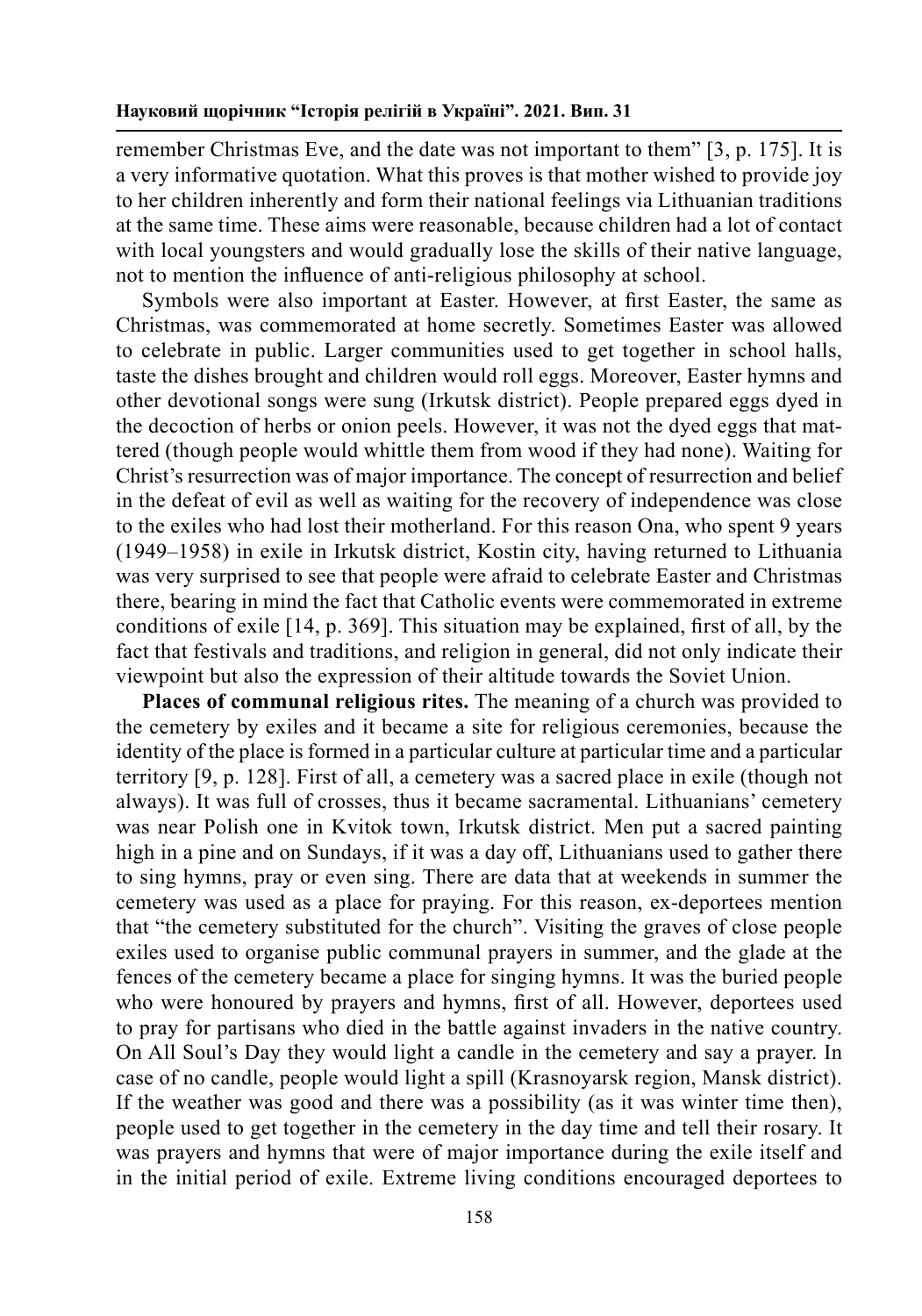cherish various forms of religious activity. Prayers on Sundays, even Mass next to the cemetery or in the cemetery, were not the only communal rituals. It is known that on Sundays in spring there was May worship organised next to the cemetery or inside it. In Krasnoyarsk region, Mansk district people not only sang hymns at the altar at home but also used to sing outside, in the glade next to the cemetery. The leader was an exile who used to be a sacristan in Lithuania. This type of a ritual is close to Lithuania where singing the litanies in the chapels of cemeteries was not occasional [13, p. 157].

After the death of J. Stalin, some priests, who were released from prison, had no right to return to Lithuania, others voluntarily worked as missionaries among the exiles. However, there were no places suitable for rituals. Such a situation was formed not only due to vast destinations among settlements of deportees. Exclusively of this, Polish exiles got permission to build several churches in Yenisei province in the beginning of the 20th century. The settlement contained six churches, one more was build in Krasnojarsk, Achinsk and Kansk but anti-religious policy, which started in the twenties of the 20th century, was disastrous to churches, which were closed at first and the destroyed [1, p. 338]. Due to the fact that the need for religious service was quite big in the last few or even more years, exiles would search for a way out when the priest arrived. There was an altar fitted in the rooms, at the end of a barrack. People had already taken religious attributes, such as candles, sacred paintings at the time of the exile or their relatives would send them later on. This inventory was necessary for both individual and family type religious activities. Namely, a cross, candles, paintings or sculptures of the saints, herbs fitted the altars.

It goes without saying that at the start of the exile any religious act performed in public caused a negative reaction of the authorities. The situation started changing in 1953, however. The regime was becoming weaker and weaker, the same as the altitude towards religious rituals and traditions of Lithuanians. To illustrate this, let us consider the following situation. When a priest arrived at the living place of Lithuanians in Abansk city, Krasnoyarsk region, they would fit an altar at the end of a barrack. In 1955, when priest Mykolas Buožinis arrived to Igarka from prison, he even outfitted a small church in a hut but this lasted for quite a short period of time as he had to leave the city in a year [15, p. 118]. Thus, in this time children of the exiles would receive their First Holy Communion at such altars when a priest came.

In Igarka deportees used to pray outside too having outfitted the altar of Mother of God, whereas there was a "church" fitted in the street of Sovetsk. A chair with a curtain would suit as a confessional. In this "church" a priest held divine service, confess, and performed wedding rituals. The narratives of exiles schows, that at first Lithuanians used to marry performed rituals of civil marriage only. Religious rituals, however, were performed symbolically by a deportee who was slightly aware of liturgy. Sometimes families were formed in this way only (Zima town, Irkutsk district). However, if a priest came to place of exile, he provided the true Sacrament of Marriage.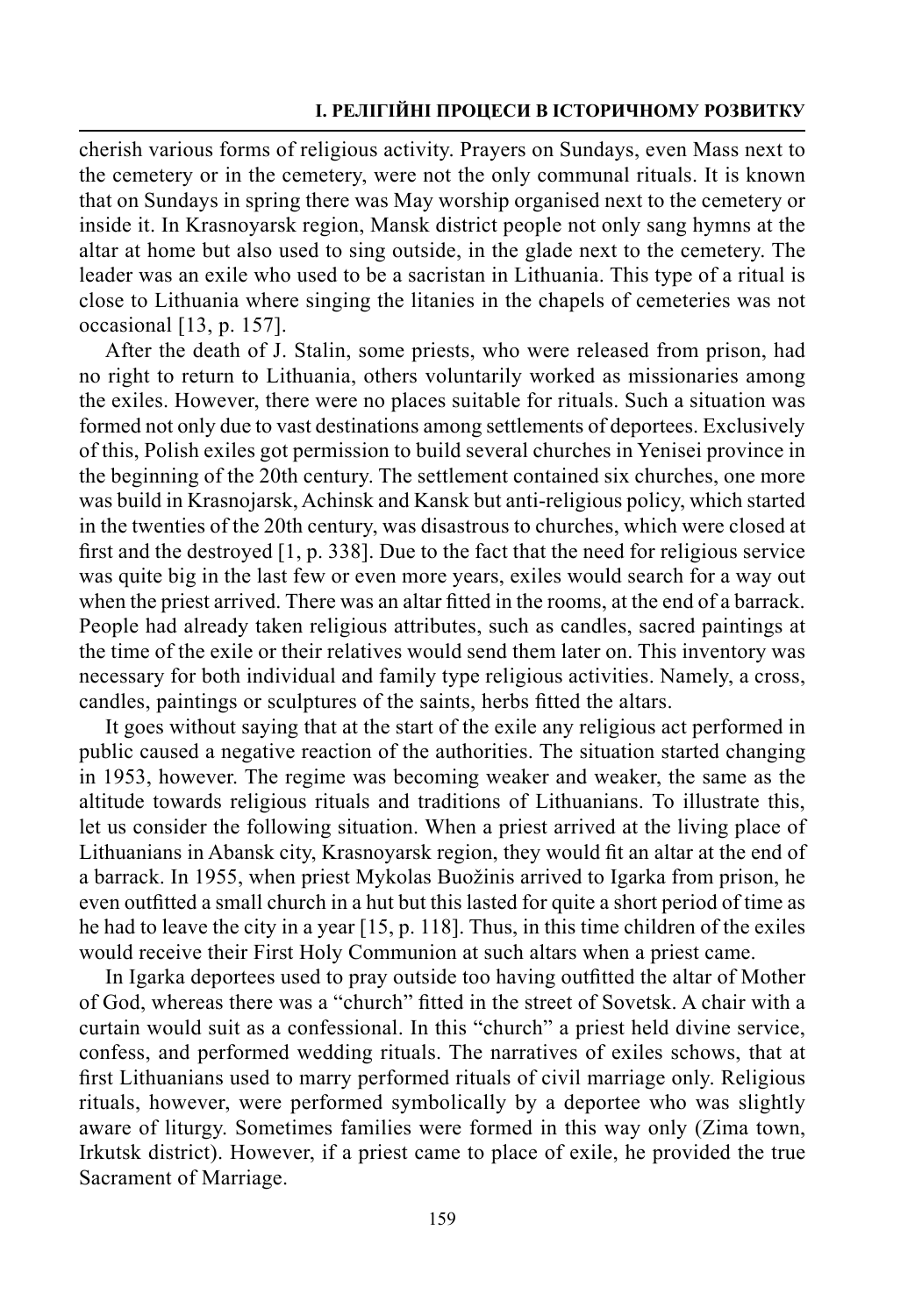People used to tell their rosary at these altars in October, and sing litanies in May and June. On Saturdays during the Lent term deportees would get together in barracks to sing Stations of the Cross, on Sundays they used to sing the hymn "Let Us All Fall on Our Knees", "Maria Maria". Hence, the functions of altars varied. No doubt, one could carry out his or her daily obligations of a believer without altars; a cross or a sacred painting was enough for that. To be more precise, Elena, who was exiled to Krasnoyarsk region, claims that she would always sing the hymn "Hail, Though Long-expected Jesus" in the morning, before going to work. Moreover, prayers were combined with hymns. A woman living during the war states that "Yesterday I came to the barrack to visit our people. Everybody was on the knees telling their rosary and singing "Maria, Maria"" (Yakutia, 1942). The woman who was exiled to Krasnoyarsk region tells that she would always sing the hymn "Hail, Though Long-expected Jesus" in the morning, before going to work. Such deep awareness of the meaning of the Sacrament, specific to the Lithuanian province of the first part of the 20th century firstly, displayed the position of deportees towards the formation of atheistic society.

**Blessed Virgin Mary's worship in May.** Blessed Virgin Mary's worship in May. In Catholic church the Blessed Virgin Mary's worship in spring have been present since 1815 In Lithuania the first rituals of the Blessed Saint Marry, as known May worship are from the middle of the 19th century [17, p. 767]. The liturgy determined the evening singing of special devotional prayers all May only. The rituals based on singing the litanies in church for the Blessed Virgin Mary. Due to spring works and distance to the church countrymen found it quite difficult to take part in church rituals in evening. As a result, a new tradition of litany singing started to be formed in provinces in the home of villagers. Hence, singing of May liturgies in villagers progressed without the help of the Church since the very beginning.

In the Siberia May litanies were sung in secret at first. Sometimes such rituals were dangerous for deportees as organisers might have been imprisoned for it. Singing of the hymns was persecuted by the commandants who took care of the living conditions and behaviour of exiles [13, p. 155]. The situation started to change after the death of Stalin when deportees were allowed to celebrate in public. In Krasnoyarsk region, in Bolshoy Ungut, almost all the countrymen used to sing May litanies at the cross in the middle of the settlement. Exiles used to pray collectively at the cross on Sundays, sing May litanies, tell their rosary in October, and have rituals in June. May rituals at crosses were not widely spread, however, a place for singing hymns is also definite in Lithuania. Such activities were quite common in Vilnius region in the 20th century where singing the hymns at the crosses of provinces was spread most widely.

Religiousness of deportees, as well as the significance of religion in exile, is demonstrated by the fact that exiles for May worship outfitted altars for rituals even in extreme living conditions. The altars described above were used for that purpose; religious rituals, however, required more space. Accordingly, the largest room in the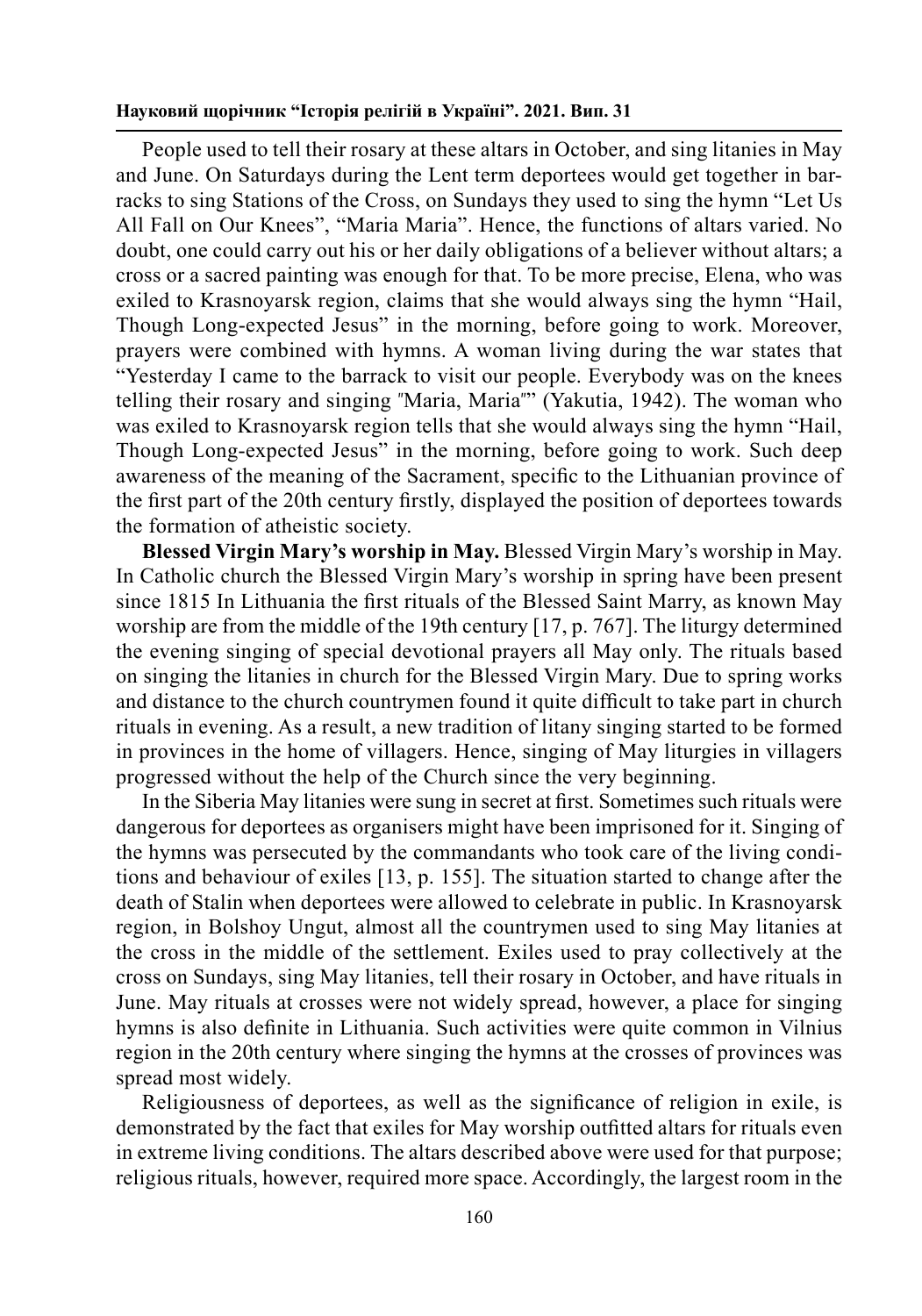### **І. Релігійні процеси в історичному розвитку**

largest barrack or a house was intended for the ritual so that adults and children, who also took an active part in the rituals, could be admitted. Thus, temporary altars were fitted for May worship with the help of crosses, candles, a painting or a sculpture of Saint Mary decorated in herbs. Accordingly, larger rooms had to be found and altars fitted there. Altars were outfitted in larger living rooms, even a small altar was fitted at the end of a barrack. In Igarka, as well as in Reshiot in Krasnoyarsk region, deportees used to have rituals at one of the barracks [8, p. 29] and sing the litanies near their dwellings. If there was an altar in Krasnoyarsk region, the door had to be opened, because there was not enough space inside for everybody; if people gathered outside, they were not able to hear the hymns [7, p. 317]. People of other nationalities would come as well.

The significance of May worship is proved by the fact that women would sing May liturgies even on the trains to place of exile in may month [18, p. 61]. Consequently, it naturally that May worship appeared to be one of the most distinct religious and social life events for exiles. May worship was the most significant communal religious ritual in the places of deportees. Therefore, the exile, who lived in Krasnoyarsk region, in Bolshoy Ungut, claims that May worship and Midsummer Day festivity were the biggest festivals in Siberia [19, p. 6]. In the region of Tomsk, where there were nearly 200 Lithuanians living in the farm of foresting, rituals continued for the whole decade till the very end of the exile. Thus, the May worship became one of the most significant forms of communal religious life in the exile. May worship lasted longer and were more varied than in Lithuania, though there were no proper conditions for a daily ritual during the exile.

**Religion and the identity of exiles.** In rituals were very important motifs of the ideas of unity, contact with the motherland and nationality, religious motives still appeared to be of major importance [6, p. 569]. Religiousness became one of the conditions to survive and not to lose hope to return to their mother country. Religious customs and rituals developed patriotic feelings among young people and in this area a women were the main singers and organizers of rituals in Siberia. They distinguished in deep consciousness of the meaning of religion and the need for rituals, conveyance of religious and national values to the youth in the same as in the Lithuanian province of the first part of the 20th century. In general, women made about 70 percent of all the exiles [10, p. 302]. Women would take their children to rituals. In Krasnoyarsk region (Biriusuk town) children even used to sing hymns [22, p. 133]. The youth would take an active part in the rituals though communicative functions mattered more to them that the ritual ones. Moreover, men would also sing hymns and sometimes conducted them. Add to this, men cared for their family members to take part in the ritual and helped to outfit the altar. By the way, the heads of families found themselves in bigger danger, whereas such an activity of women was treated in a more liberal way.

Thus, the religion can help in shaping the nation, or in the symbolic expression of a separate ethnic/cultural [5, p. 17–18]. Field research data show that monthly rituals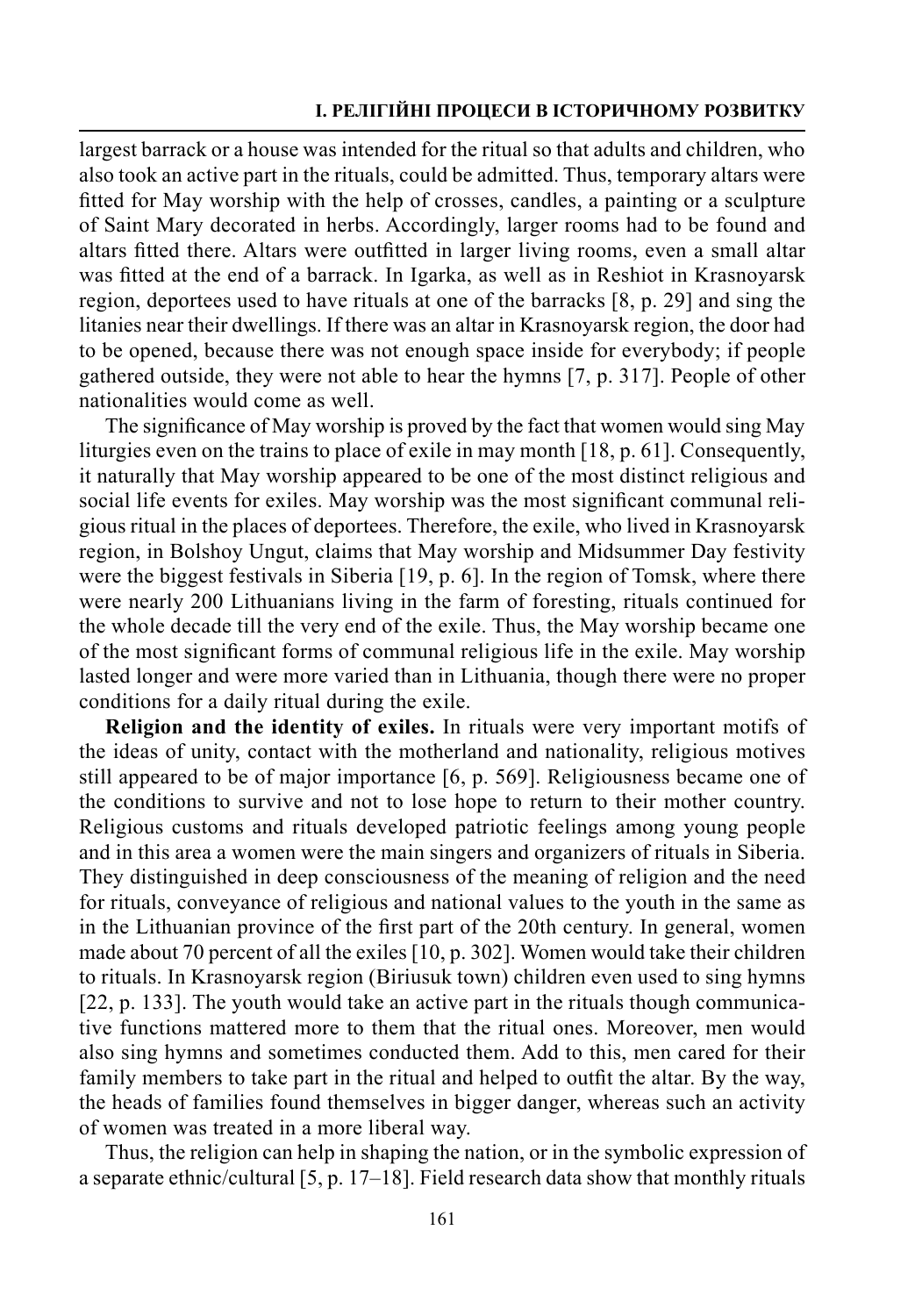in exile, though being irregular, united deportees on the basis of religion, helped to keep in touch and communicate in an informal way. The same as in Lithuania, exiles used to talk to each other in the evening, share the news and read letters from their motherland. No doubt, the effort put in had a lot of influence on the young. The following case may serve as a means of illustration. A 15-year-old girl, who was exiled to Krasnoyarsk at the age of 8 and finished school in Siberia, wrote to her exiled 35-year-old cousin in 1955 who worked as a miner in Karaganda region (Kazakhstan) after jail and felt very lonely: "We must not forget our identity, because if you forget your native country, its traditions and the language, you can't be part of the nation". They both returned to Lithuania, however the man came back only after the revival of independence in 1991. Hence, it may be stated that the ideas of the unity of deportees were supported with the help of religious rituals and customs. Moreover, religion became an efficient means to preserve national identity. For this reason the varies forms of religious life presented above were sustained by people themselves and stayed active during the entire period of the exile, because for exiles religious customs and rituals became an efficient means to preserve religiosity and national identity in Siberia.

**Conclusions.** Religious activity was important form of the self-organisation in Siberia and represent significant religious needs of people. A key function in the everyday religious realisation ways numerous tasks of social adjustment and solidarity. Rituals and customs also play the cultural roles. Thus, they were organisations with a complex function. In the collective religious life in Siberia we can find the individual's relationship not only with other people but also with God, and the connection with present, future and past. Under those circumstances the forms of religious life presented above were supported by people themselves and stayed active during the whole period of the exile. The examination of the field materials proves an important influence of women upon religious behaviour in exile.

The particularity of life in exile differentiated in time and place. It also depended on a season and geographical environment. The attitude of local authorities towards deportees differed as well. Resulting from that, religious behaviour of exiles conveyed a different meaning in different periods of life in Siberia. In fact, such religious life had no distinct system. However, while trying to conform to a difficult life in exile, people used to model their religious behaviour after the rituals and customs of religious life in the Lithuanian province. Accordingly, temporary and permanent altars were outfitted in living rooms. Christmas and Easter were also celebrated at home, which differently from the ones in Lithuania, distinguished not only in a family like but also in a communal nature. The form of religious rituals altered in the middle of the fifties after the changes in the political situation in the Soviet Union. Then conditions in exile and imprisonment improved, hence religious rituals were organised collectively and in public. Cemetery became a place for religious ceremonies in exile.

May worship played the most significant role in the religious life of exiles. An idea of the unity of exiles is evident in communal singing of litanies. Deportees of different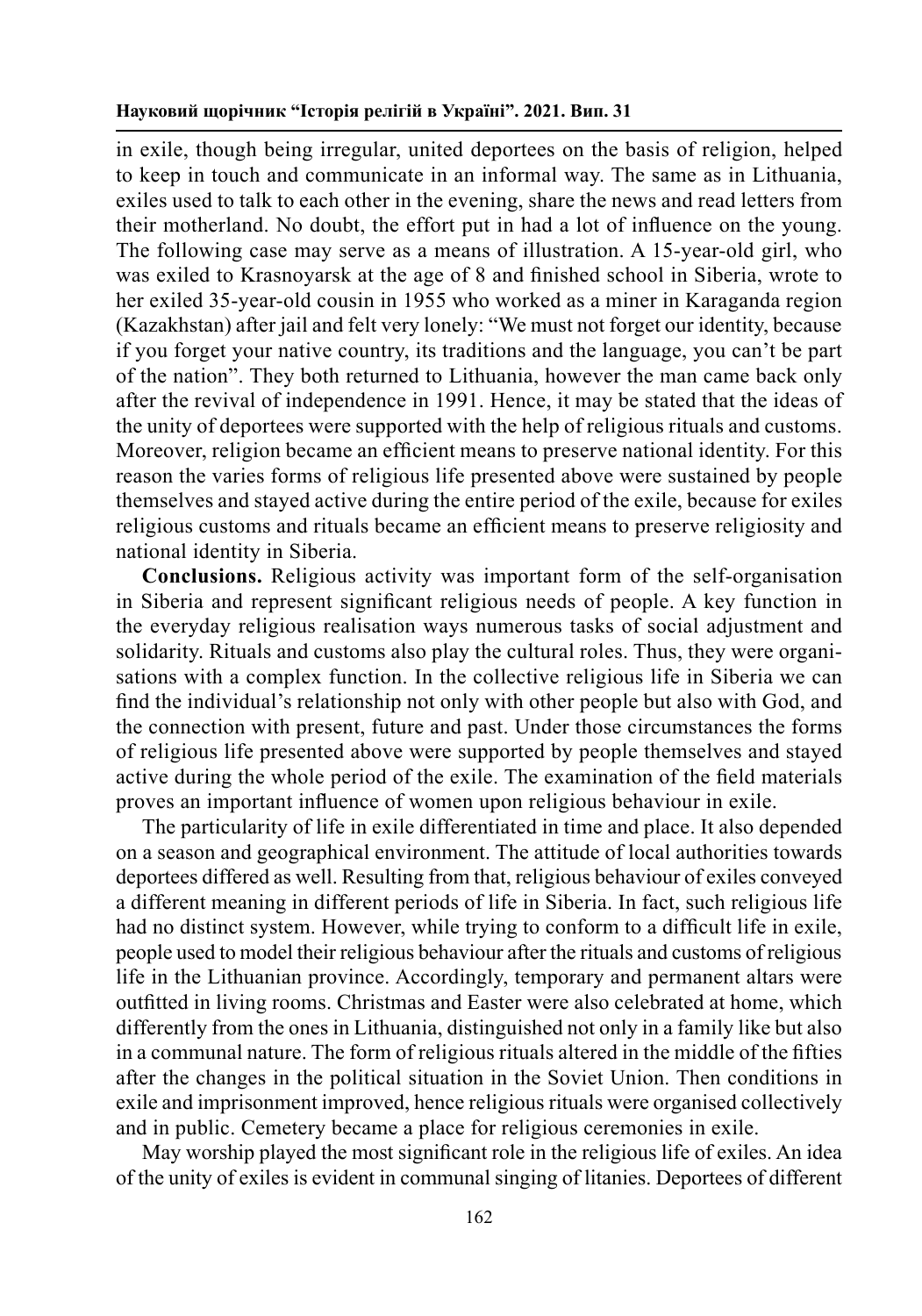## **І. Релігійні процеси в історичному розвитку**

ages used to take part in rituals. Due to this, such ceremonies performed an important function of integration and communication. May worship helped to preserve spiritual connection with the lost native land and became one of the forms to resist Soviet atheism and regime. Religiousness became one of the conditions to survive and not to lose hope to return to their mother country, religious customs and rituals developed patriotic feelings among young people. For that reason, religious rituals and customs were appreciated and cherished. A key function in the everyday religious realisation ways numerous tasks of social adjustment and solidarity. Rituals and customs also play the cultural roles. Thus, they were organisations with a complex function.

1. Леончик С. В. Религиозная жизнь поляков-переселенцев юга Енисейской губурнии конца ХIХ – начала ХХ веков. *Сибирская деревня: история, современное состояние, перспективы развития*. Омск: Издательство Омского государственного аграрного университета, 2008. Ч. 1. C. 386–389.

2. Мaрдоса Й. Религиозные практики как средство адаптации в экстремальных условиях жизни: литовские ссыльные в Сибири (1945–1960 гг.). *Социально-психологическая адаптация личности в изменяющемся обществе:* материалы Междунар. науч.-практ. конф. (г. Балашов, 19–20 марта 2009 г.). Балашов: Балашовский филиал, СГУ им. Н.Г. Чернышевского, 2009. C. 125–130.`

3. Alksninytė-Garbštienė O. Sibire … tremtinių žeme: dienoraštis 1942–1956. Vilnius, 1993. 238 p.

4. Аnušauskas A. Lietuvių tautos sovietinis naikinimas 1940–1958 metais. Vilnius: Mintis, 1996. 494 p.

5. Barna G. Politics and folk religijon: concepts and problems. *Politics and Folk Religion.*  Szeged: Akadémiai Kiadó Budapest, 2001. P. 9–22.

6. Čepaitienė A. Gyvenimo etnografija: vietos, struktūros ir laikas: besikeičianti Lietuva XX amžiuje. Vilnius: Lietuvos istorijos instituto leidykla, 2013. 644 p.

7. Černiauskienė J. Švęsdavome ir Sibire. *Kaimų istorijos*. Vilnius, 1997. T. 2. P. 316–318.

8. Istorijos paženklinti likimai: 1948 m. Švenčionių krašto tremtiniai. Švenčionys: Nalšios muziejus. 1999. 77 p.

9. Izdebska K. Art, Idetity of the place and cultural heritage of the region. *Cultural discourses of regionalisation*. Szczecin, 2015. P. 127–139.

10. Lietuva 1940**–**1990: okupuotos Lietuvos istorija. Vilnius: Lietuvos gyventojų genocido ir rezistencijos centras, 2005. 710 p.

11. Mardosa J. Etnografija ir etnografo darbas: etnografinių tyrimų istorijos ir praktikos klausimai: monografija. Vilnius: Lietuvos edukologijos universiteto leidykla, 2016. 205 p.

12. Mardosa J. Kryžiaus dienos XX a.: krikščioniška ir žemdirbiška tradicija. *Lietuvių katalikų akademijos metraštis*. 2002. T. XXI. P. 89–106.

13. Mardosa J. Lietuvių tremtinių Sibire gegužinės pamaldos (XX a. penkto dešimtmečio vidurys – šešto dešimtmečio pabaiga). *Florilegium Lithuanum* / [sud. Grasilda Blažiene, etc.]. Vilnius: Vilniaus pedagoginio universiteto leidykla, 2010. P. 151–160.

14. Mardosa J. Pecularities of religious behaviour of Lithuanian exiles and convicts in Siberia (1945–1960). *Spirituality and spiritual movments in Hungary and Eastern Central Europe*. Szeged, 2014. P. 363–381.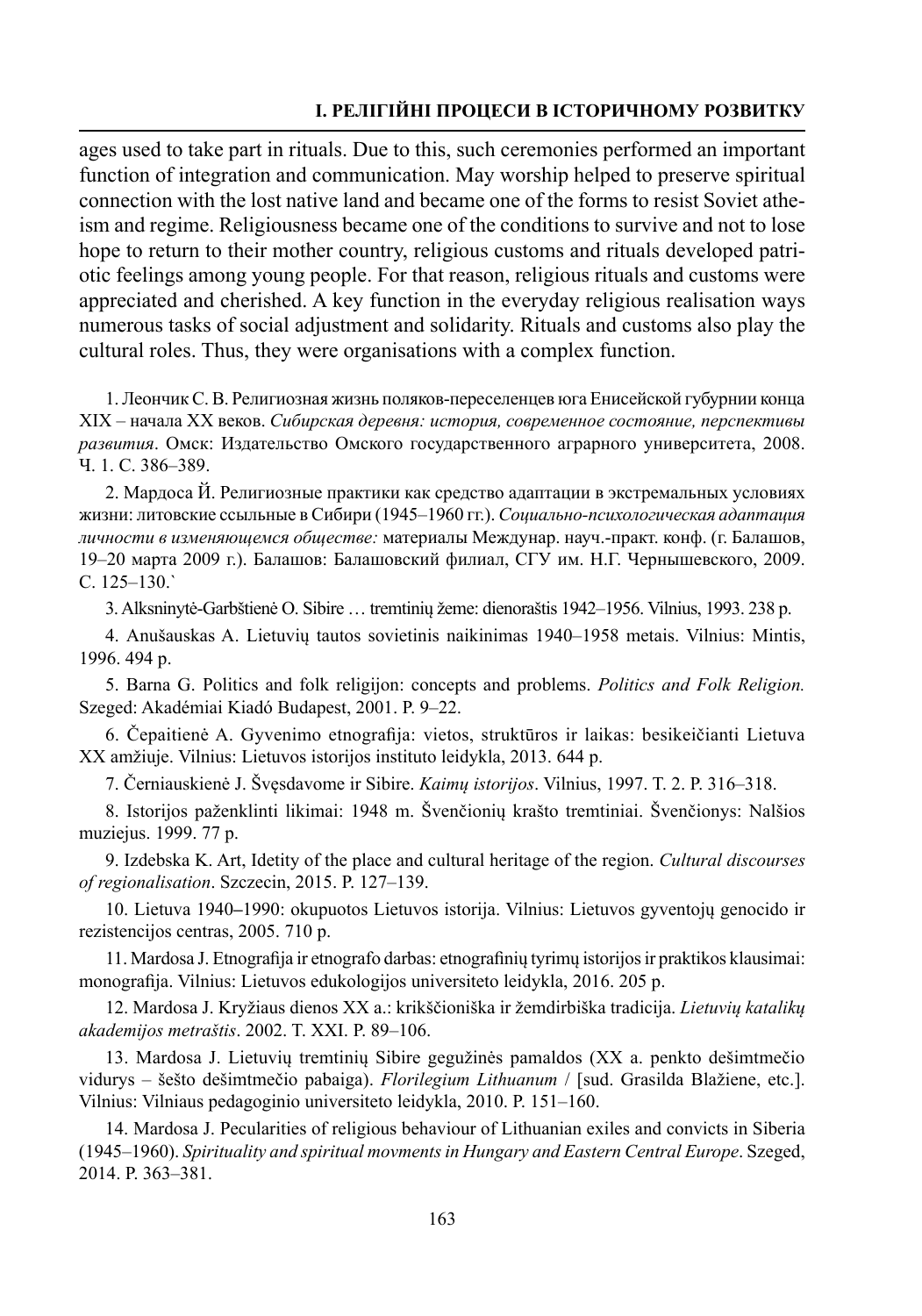15. Matulkaitė A. Igarkos tremtiniai. Vilnius: Atkula, 1998. 264 p.

16. Milius V. Sovietmečio politinių kalinių ir tremtinių etnologija. *Mūsų kraštas*. 1999. Nr. 11. P. 159**–**160.

17. Motuzas A. Spalvų simbolika katalikų kalendorinėse šventėse Lietuvoje. *Inveniens quaero = Ieškoti, rasti, nenurimti*. Vilnius: Vilniaus pedagoginio universiteto leidykla, 2011. P. 761–769.

18. Navakauskienė M. B. Betygalos žemė. Vilnius: Alka, 2001. 204 p.

19. Rumbutytė-Muchlia R. Gegužinės apeigos. *Tremtinys*. 2003. 05.29. P. 6.

20. Sedakova I. Politics and Folk Religion in the Period of Transition, Barna G. (ed.). *Politics and Folk Religion*. Szeged: Akadémiai Kiadó Budapest, 2001. P. 131–136.

21. Šniukas D. Gruzdžių krašto lietuviai. *Gruzdžiai, I dalis*. Vilnius: Versmė, 2009. P. 743–777.

22. Tremtis prie Manos upės. Vilnius: Lietuvos nacionalinis muziejus, 2008. 205 p.

23. Zagurskytė-Žukauskienė A.Tremtinių dalia. *Uliūnai* / [sud. Albertas Ulys]. Vilnius: Lietuvos kraštotyros draugija, 1993. P. 122–127.

#### **References**

1. Leonchyk, S. V. (2008). Relyhyoznaia zhyzn poliakov-pereselentsev yuha Enyseiskoi huburnyy kontsa KhIKh – nachala KhKh vekov, *Sybyrskaia derevnia: ystoryia, sovremennoe sostoianye, perspektyvy razvytyia*, Omsk, Yzdatelstvo Omskoho hosudarstvennoho ahrarnoho unyversyteta, сh. 1, s. 386–389. (in Rus.).

2. Mardosa, Y. (2009). Relyhyoznye praktyky kak sredstvo adaptatsyy v ekstremalnykh uslovyiakh zhyzny: lytovskye ssylnye v Sybyry (1945–1960 hh.), *Sotsyalno-psykholohycheskaia adaptatsyia lychnosty v yzmeniaiushchemsia obshchestve*: materyaly Mezhdunar. nauch.-prakt. konf. (h. Balashov, 19–20 marta 2009 h.), Balashov, Balashovskyi fylyal, SHU ym. N.H. Chernyshevskoho, s. 125–130. (in Rus.).

3. Alksninytė-Garbštienė, O. (1993). Sibire … tremtinių žeme: dienoraštis 1942–1956, Vilnius, 238 p. (in Lith.).

4. Аnušauskas, A. (1996). Lietuvių tautos sovietinis naikinimas 1940–1958 metais, Vilnius, Mintis, 494 p. (in Lith.).

5. Barna, G. (2001). Politics and folk religijon: concepts and problems, *Politics and Folk Religion,* Szeged, Akadémiai Kiadó Budapest, p. 9–22. (in Eng.).

6. Čepaitienė, A. (2013). Gyvenimo etnografija: vietos, struktūros ir laikas: besikeičianti Lietuva XX amžiuje, Vilnius, Lietuvos istorijos instituto leidykla, 2013, 644 p. (in Lith.).

7. Černiauskienė, J. (1997). Švęsdavome ir Sibire, *Kaimų istorijos*, Vilnius, t. 2, p. 316–318. (in Lith.).

8. (1999). Istorijos paženklinti likimai: 1948 m. Švenčionių krašto tremtiniai, Švenčionys, Nalšios muziejus, 77 p. (in Lith.).

9. Izdebska, K. (2015). Art, Idetity of the place and cultural heritage of the region, *Cultural discourses of regionalisation*, Szczecin, p. 127–139. (in Eng.).

10. (2005). Lietuva 1940**–**1990: okupuotos Lietuvos istorija, Vilnius, Lietuvos gyventojų genocido ir rezistencijos centras, 710 p. (in Lith.).

11. Mardosa, J. (2016). Etnografija ir etnografo darbas: etnografinių tyrimų istorijos ir praktikos klausimai: monografija, Vilnius, Lietuvos edukologijos universiteto leidykla, 205 p. (in Lith.).